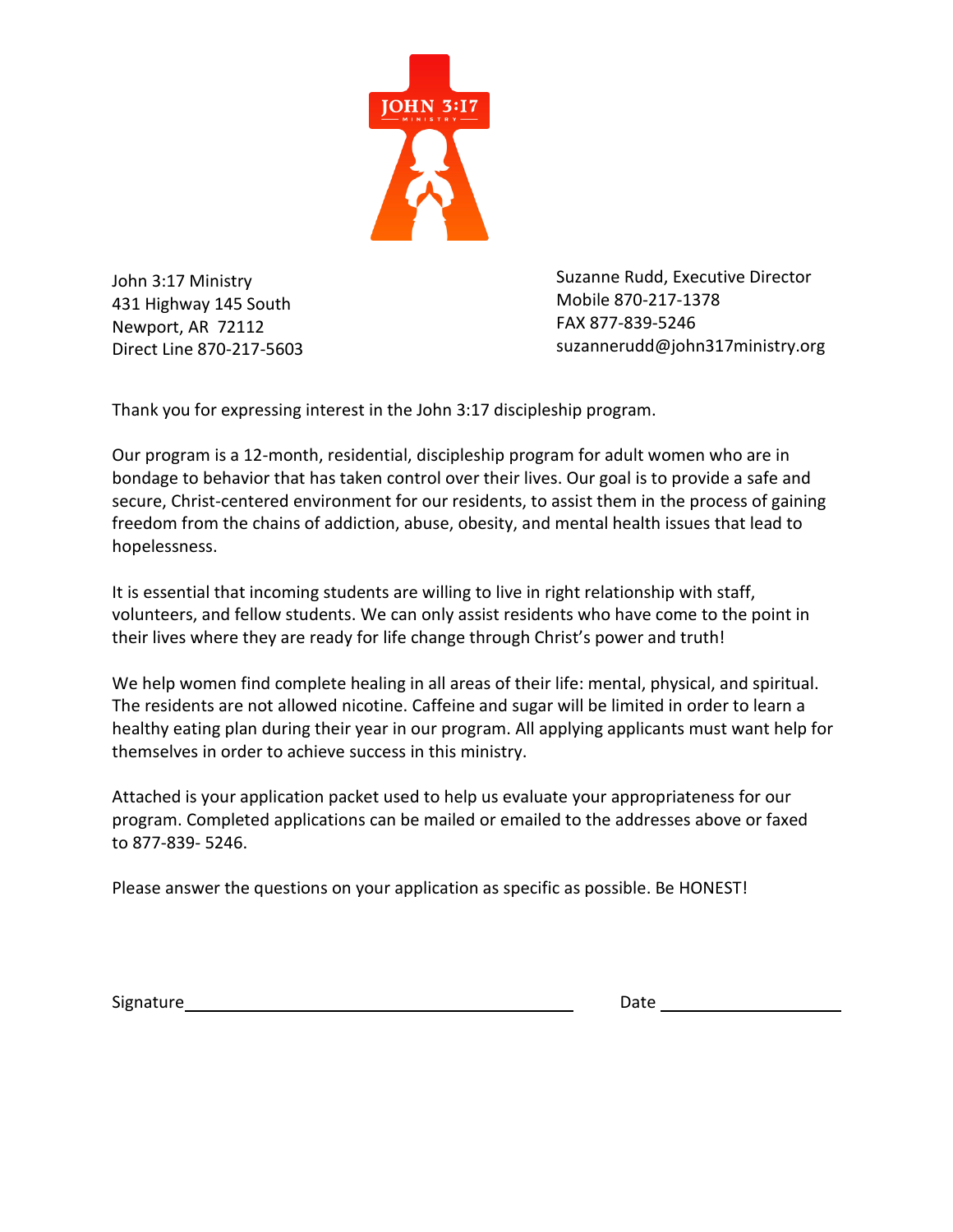## John 3:17 Ministry Resident Application

|  |  | *If you have a Probation or Parole Officer-Name_________________________________                                                                                                                  |
|--|--|---------------------------------------------------------------------------------------------------------------------------------------------------------------------------------------------------|
|  |  |                                                                                                                                                                                                   |
|  |  |                                                                                                                                                                                                   |
|  |  | ,我们也不会有什么。""我们的人,我们也不会有什么?""我们的人,我们也不会有什么?""我们的人,我们也不会有什么?""我们的人,我们也不会有什么?""我们的人                                                                                                                  |
|  |  | How do you believe John 3:17 can help you and what are YOU willing to do?<br><u> 1989 - Andrea Santa Andrea Andrea Santa Andrea Andrea Andrea Andrea Andrea Andrea Andrea Andrea Andrea Andre</u> |
|  |  | ,我们也不会有一个人的事情。""我们的人们是不是我们的人,我们也不会有一个人的人,我们也不会有一个人的人,我们也不会有一个人的人,我们也不会有一个人的人,我们也                                                                                                                  |
|  |  | Have you been diagnosed with any Psychiatric or Mental disorders?                                                                                                                                 |
|  |  |                                                                                                                                                                                                   |
|  |  |                                                                                                                                                                                                   |
|  |  | Are you currently taking medication prescribed by a doctor? If yes, please list medications,<br>diagnosis, and how long you have been taking each medication_____________________                 |
|  |  | ,我们也不会有什么。""我们的人,我们也不会有什么?""我们的人,我们也不会有什么?""我们的人,我们也不会有什么?""我们的人,我们也不会有什么?""我们的人                                                                                                                  |
|  |  | If you are accepted into our program, how will you pay for your medications? ________________                                                                                                     |
|  |  |                                                                                                                                                                                                   |